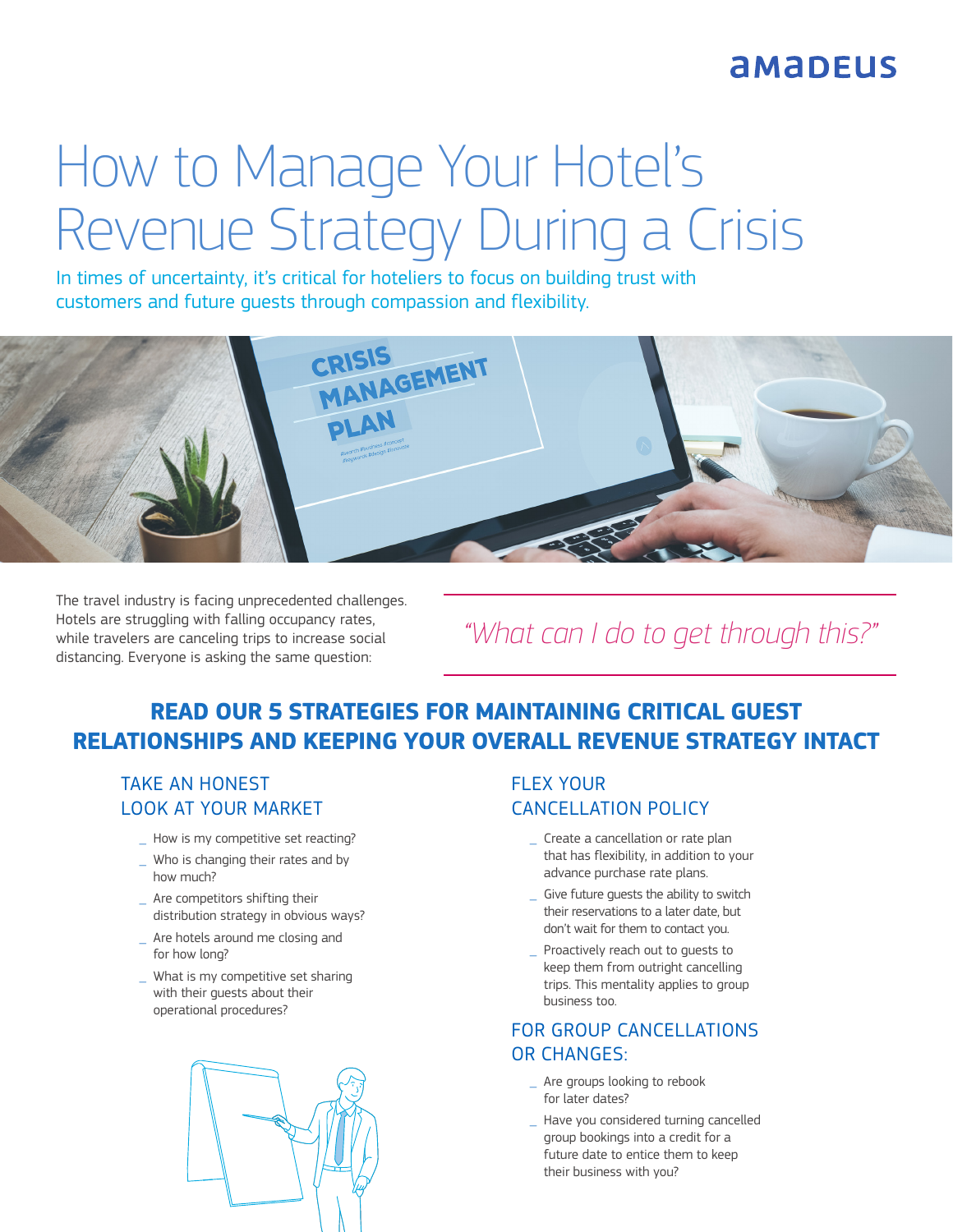## **AMADEUS**

 $\overline{O}$ 

#### SUPPORT YOUR CALL CENTER AND RESERVATIONS STAFF

Create a FAQ document or resource center for staff to have quick access to answer additional guest questions such as:

- What if I want to cancel my reservation?
- \_ What if I am cancelling my reservation beyond the cancellation refund window?
- What are you doing to ramp up safety and security at the hotel?
- Are there any changes in hours of operation for services like housekeeping or the front desk?

*"What are your guest room cleaning procedures?"*

- \_ What are you doing to ensure cleanliness in public areas?
- \_ What facilities or F&B outlets will I still have access to at the property?
- \_ Can I check-in or check-out without going to the front desk?

#### TREAT ALL COMMUNICATIONS AS AN OPPORTUNITY TO SHOW COMPASSION

#### Think about meaningful ways to:

- Show sympathy towards their decision to cancel.
- \_ Emphasize your concern for their health.
- \_ Create loyalty by offering to turn the cancelled reservation into a credit for a later stay.

#### PUT YOUR OPERATIONAL PROCEDURES AND ANY CHANGES CENTER STAGE ON YOUR WEBSITE

#### Proactively share the steps you are taking to ensure a superior guest experience:

- \_ Public area cleaning procedures
- \_ Guest room cleaning procedures
- Any changes in the check-in and check-out experience
- \_ Cancellation and re-booking policy changes
- Safety and security program and procedure descriptions
- \_ Links to state, local, and business partner resources that may also be of help
- \_ Changes in hours of operation or accessibility

#### GUARD YOUR RATES AND SHIFT BOOKING CHANNELS

- First and foremost, make sure you are being flexible and offering special rates to any first responders (healthcare, law enforcement, etc.) that may be travelling to your city.
- Look at what your competitive set is doing and make adjustments to your ADR to stay competitive and remain flexible.
- \_ Ensure that Brand.com rates meet or beat the competition on metasearch by examining rate parity metrics, diagnosing the internal or external causes of disparity, and taking appropriate action to resolve them.